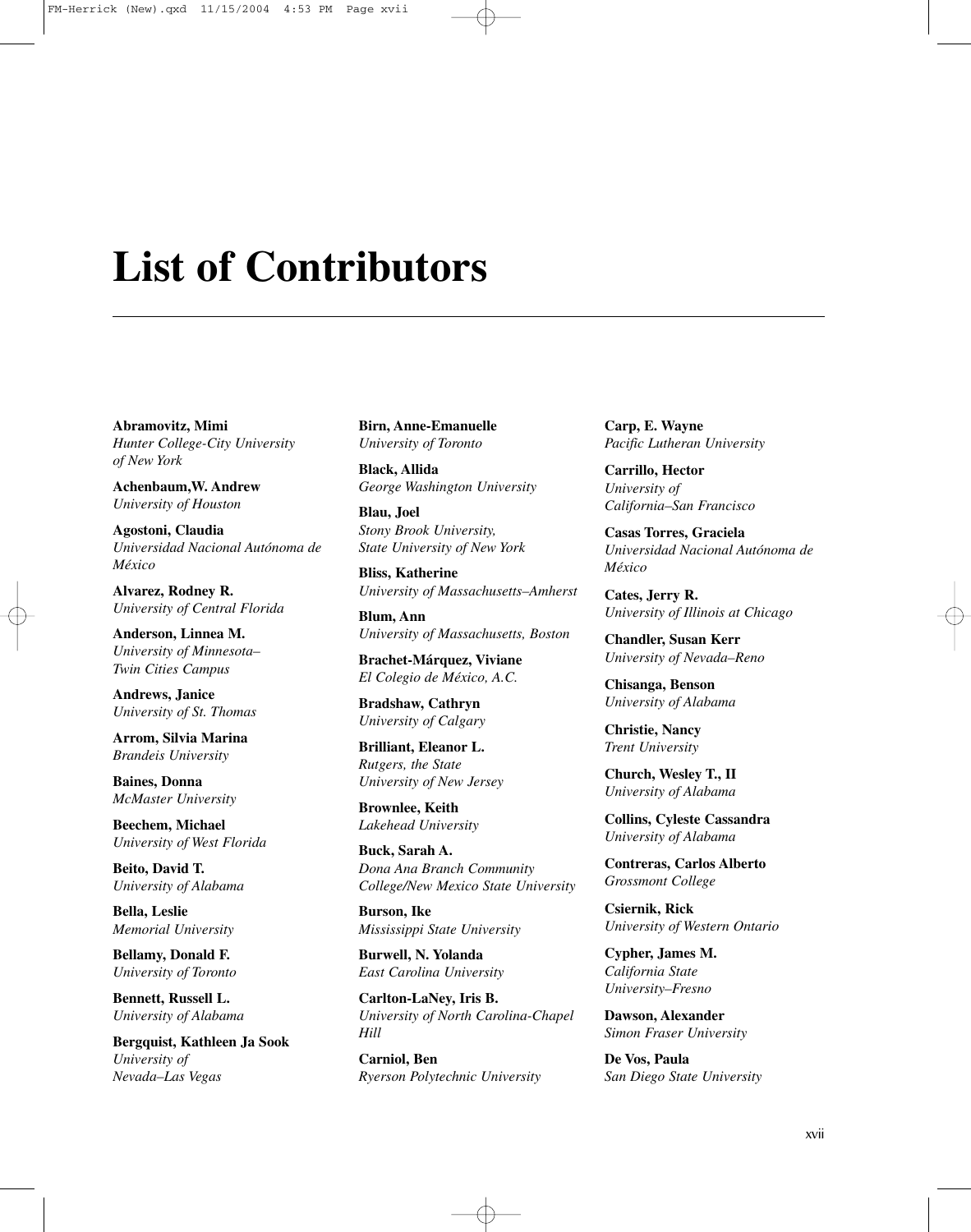## xviii**———Encyclopedia of Social Welfare History in North America**

**D'Elia, Donald J.** *State University of New York, New Paltz*

**Delaney, Roger** *Lakehead University*

**DeWitt, Larry W.** *Social Security Administration*

**Di Matteo, Livio** *Lakehead University*

**DiNitto, Diana M.** *University of Texas-Austin*

**Donahue, Peter** *University of Calgary*

**Duffy, Ann** *Brock University*

**Durst, Douglas** *University of Regina*

**Eisinger, Peter** *Wayne State University*

**Esser-Stuart, Joan E.** *University of Miami Medical School/ Jackson Memorial Hospital*

**Este, David** *University of Calgary*

**Fixico, Donald** *University of Kansas*

**Flores-Briseño, Guillermo A.** *Universidad Nacional Autónoma de México*

**Fox, Daniel M.** *Milbank Memorial Fund*

**Frank, David** *University of New Brunswick*

**Gates, Leslie** *Binghamton University-State University of New York*

**Gauss, Susan M.** *University of Delaware*

**Genco-Morrison, Bianca** *Albuquerque Public Schools*

**Ginsburg, Leon** *University of South Carolina*

**Gledhill, John** *University of Manchester* **Gomes, Cristina** *Facultad Latinoamericana de Ciencias Sociales-México*

**González de la Rocha, Mercedes** *Centro de Investigaciones y Estudios Superiores en Antropologia–Occidente*

**Goodwin, Joanne L.** *University of Nevada-Las Vegas*

**Graham, John R.** *University of Calgary*

**Gray, Erin** *University of Calgary*

**Gripton, James** *University of Calgary*

**Grob, Gerald N.** *Rutgers, the State University of New Jersey*

**Hagen, Jan L.** *University at Albany, State University of New York*

**Hall, Peter Dobkin** *Harvard University*

**Harvey, Janice** *Dawson College*

**Heilman, Elizabeth** *Michigan State University*

**Herrick, John M.** *Michigan State University*

**Hopkins, June** *George Washington University*

**Horstman, Allen** *Albion College*

**Jansson, Bruce S.** *University of Southern California*

**Jennissen, Therese** *Carleton University*

**Jones, Gareth A.** *London School of Economics and Political Science*

**Kallen, Evelyn** *Queen's University*

**Karabanow, Jeff** *Dalhousie University* **Klaassen, David J.** *University of Minnesota–Twin Cities*

**Klein, Jennifer** *Yale University*

**Lai, Daniel** *University of Calgary*

**Lee, Bill** *McMaster University*

**Leighninger, Leslie** *Arizona State University*

**Leighninger, Robert** *Arizona State University*

**Lewis, Stephen E.** *California State University–Chico*

**Lindenmeyer, Kriste** *University of Maryland–Baltimore County*

**Lindhorst, Taryn** *University of Washington*

**Lundy, Colleen** *Carleton University*

**MacDonald, Alison B.** *Alberta College of Social Workers*

**Machtinger, Barbara** *Bloomfield College*

**MacLaurin, Bruce** *University of Calgary*

**Martínez, Elí Evangelista** *Universidad Nacional Autónoma de México*

**Maurutto, Paula** *University of Toronto at Mississauga*

**McCallum, Margaret** *University of New Brumswick*

**McGilly, Frank** *McGill University*

**McNeece, C. Aaron** *Florida State University*

**Medina-Mora, María Elena** *Instituto Nacional de Psiquatría, México*

**Mesbur, Ellen Sue** *University of Waterloo*